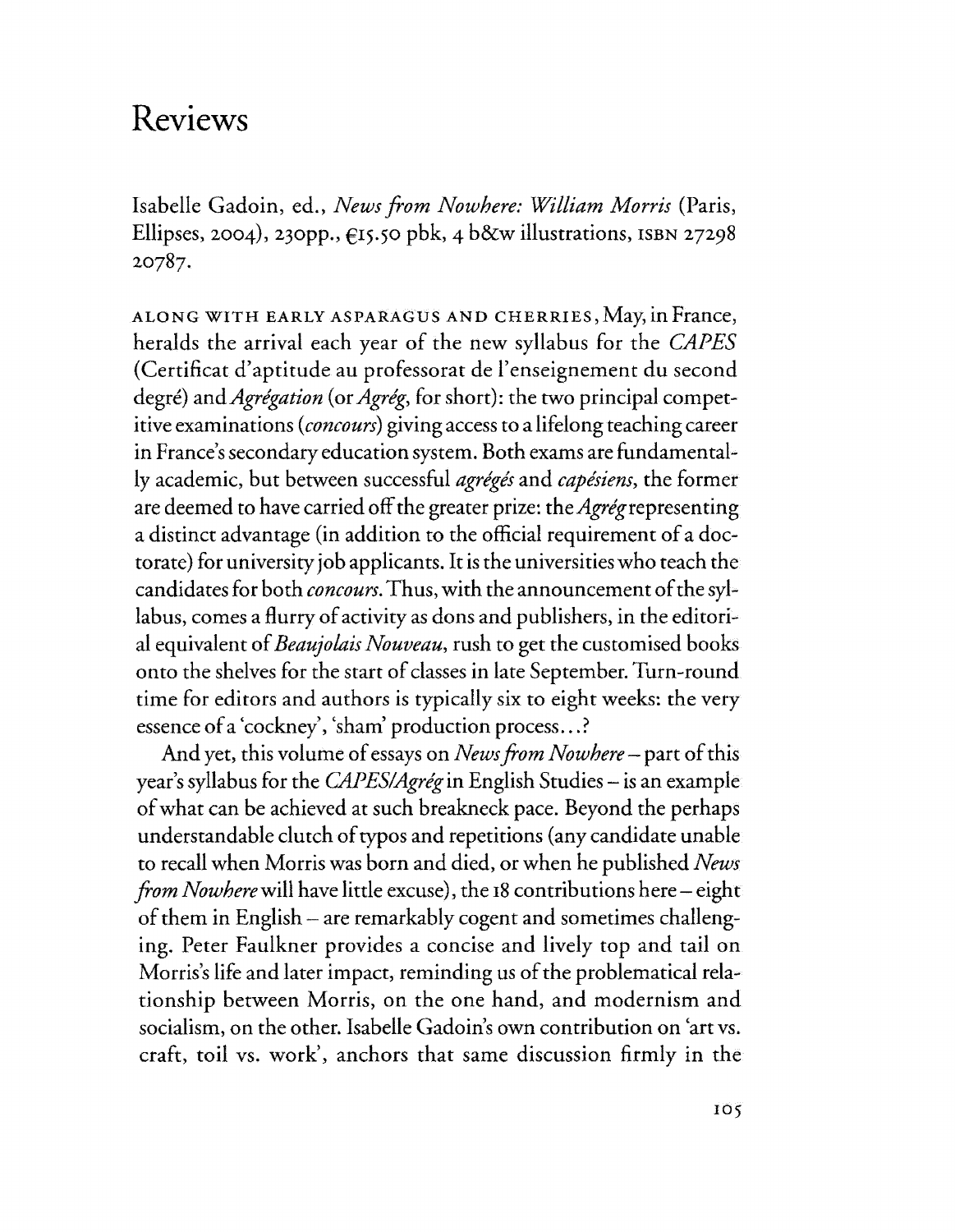Morrisian lexicon and serves as an overall introduction to the other essayswhich are divided into three sections, dealing in turn with the 'aesthetic foundations of Morris's thought', 're-reading history and utopia', and 'Morris's socialism'.

The contributors to the first section explore the complex socialist aesthetics ofMorris's'utopian romance'. In asense, this issynonymous with assessing the contrasting strands of medievalism at work in *News fromNowhere:* the essayby LesleyLawton, for example, underlines the strength of Ruskin's presence. Anne-Florence Gillard-Estrada develops this by arguing that *NewsfromNowhere'*re-directed the medievalist trend in the British Ruskinian tradition' (p. 33), effectively politicising the PRB vision/version of beauty. Isabelle Cases adopts a similar approach in respect of architecture: the small-scale, human, authentic vernacular is inescapably part of a wider political project. Simone Lavabre, writing on Morris's contribution to the 'lesser arts', shows how *News from Nowhere* reflects the extent to which Morris was part of a developing 'tradition', whose first stage was ushered in by the Gothic revival in architecture: the attendant rebirth of related arts was clearly a key factor in enabling Morris to pursue his chosen medievalist course.

The third part of the book is allocated to the old chestnut of Morris's precise relationship with socialism – utopian and/or scientific. While they could not reasonably be expected to crack the problem, the articles here certainly compare and contrast in a helpful way, providing a synthesis of many of the points of contention which will not only be useful to the *CAPESIAgregcandidates.* The definition, as has often been the case in this area, tends to proceed as much by negation as affirmation, setting Morris against the utopian vision of Edward Bellamy's *Looking Backward* (Herve Picton), indeed against the inevitability of any form of gradualism, notably in its Fabian guise (Joëlle Harel). But Patrice Bouche ('Morris, utopie et marxisme'), reminds us that disaffection with palliatives does not imply a monovalent commitment to Marxism. Perhaps the negations (TriTran works through Morris's critique of parliamentary democracy, State socialism, indeed of all forms of the State) are ultimately longhand for emphasising the critical aims, rather than the programmatic intent, of *Newsfrom Nowhere.*

Of the three section headings, shading successively towards art his-